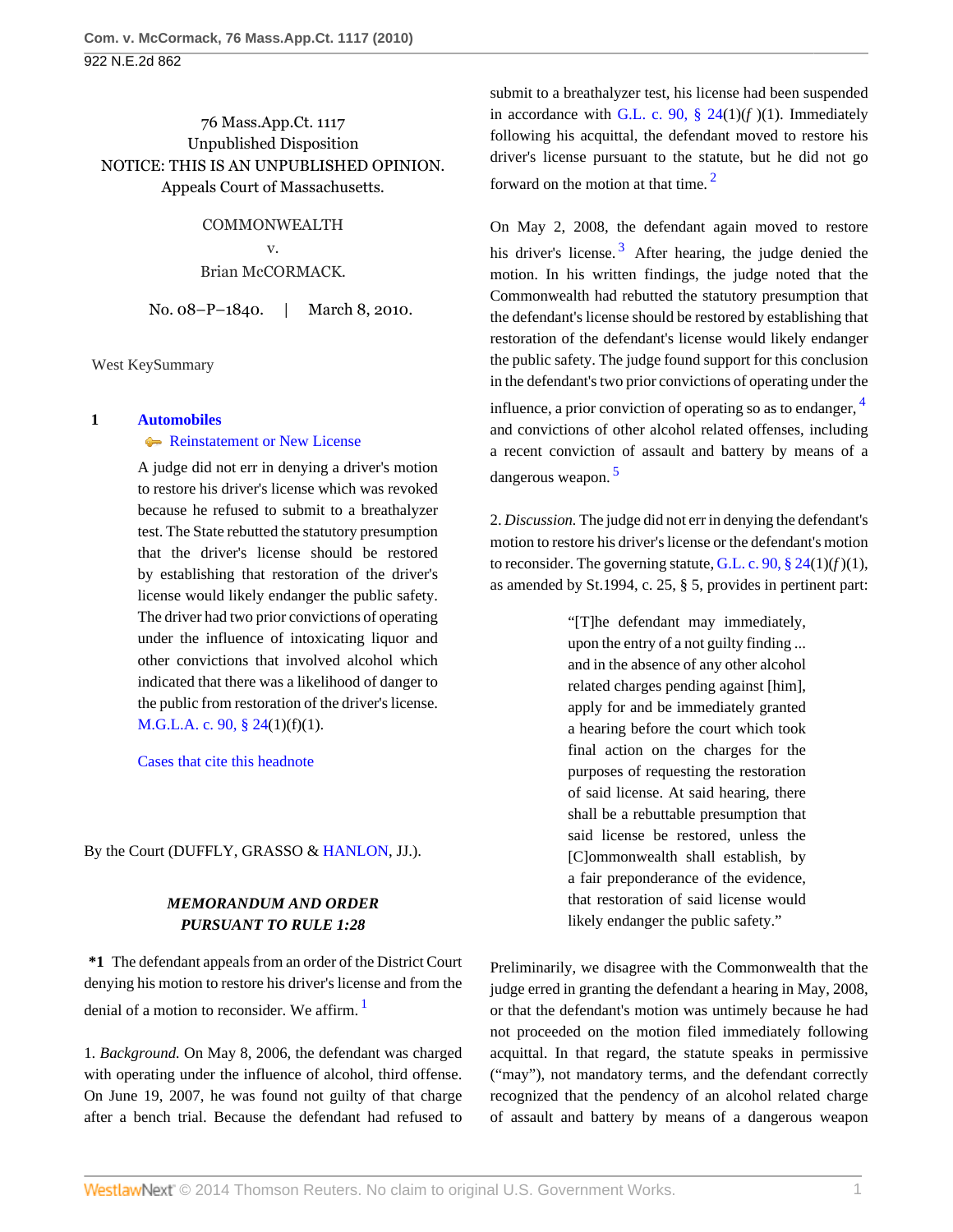922 N.E.2d 862

precluded proceeding on his motion until that charge was resolved. We also disagree with the Commonwealth that after the defendant was convicted of assault and battery by means of a dangerous weapon, the charge remained "pending" by virtue of a probationary sentence, thereby precluding the judge from granting the defendant a hearing on his motion to restore his license. [6](#page-1-5)

<span id="page-1-7"></span>**\*2** Nevertheless, we ultimately agree with the Commonwealth that in considering whether the Commonwealth rebutted the presumption that restoration of the defendant's license would likely endanger the public safety by a fair preponderance of the evidence, the judge could permissibly consider, as he did, the defendant's entire record of convictions, including his two prior convictions of operating under the influence of intoxicating liquor. We discern nothing improper in considering the defendant's past record of drunk driving convictions as part of the evidence of the likelihood of danger to the public from restoration of the defendant's license.<sup>[7](#page-1-6)</sup> Such danger does not dissipate entirely with the defendant's acquittal of the new charge. By its own terms, the statute imposes longer periods of suspension for refusals by those with prior convictions of operating under the influence of intoxicating liquor than for those without such prior convictions. See [G.L. c. 90, § 24\(](http://www.westlaw.com/Link/Document/FullText?findType=L&pubNum=1000042&cite=MAST90S24&originatingDoc=I24f3bbd12a6911df8bf6cd8525c41437&refType=LQ&originationContext=document&vr=3.0&rs=cblt1.0&transitionType=DocumentItem&contextData=(sc.Search))1)(*c* ) (1)-(1)(*c* )(4).

<span id="page-1-8"></span>Even were we to assume that the defendant's record of prior convictions of operating under the influence by itself is insufficient to rebut the presumption that the defendant's license should be restored, the judge did not rely on those convictions alone in concluding that restoration of the defendant's license would likely endanger the public. He relied as well on the defendant's conviction of other alcohol related offenses, including operating so as to endanger and a recent conviction of assault and battery by means of a dangerous weapon in which the defendant's use of alcohol played a role.

There is no merit to the defendant's contention that the motion judge, who found the defendant not guilty of operating under the influence of alcohol at a bench trial, was biased against him in dealing with the motion to restore the license. By its very terms, G.L. c. 90,  $\S$  24(1)( $f$ )(1), requires the same judge who presided at the acquittal on the charge of operating under the influence to consider whether restoration of the defendant's license would endanger the public safety. In so providing, the Legislature expressed a considered judgment that the trial judge would be in the best position to gauge the danger to public safety posed by restoration. The judge was not constrained solely by the Commonwealth's arguments, but could permissibly rely upon the court's own records of the defendant's convictions of alcohol and other offenses that are probative of the likely danger to public safety upon restoration of the defendant's license. See *[Commonwealth v. Thurston,](http://www.westlaw.com/Link/Document/FullText?findType=Y&serNum=2002049746&pubNum=578&originationContext=document&vr=3.0&rs=cblt1.0&transitionType=DocumentItem&contextData=(sc.Search))* [53 Mass.App.Ct. 548, 554, 760 N.E.2d 774 \(2002\).](http://www.westlaw.com/Link/Document/FullText?findType=Y&serNum=2002049746&pubNum=578&originationContext=document&vr=3.0&rs=cblt1.0&transitionType=DocumentItem&contextData=(sc.Search))

*Order denying motion to restore license to operate a motor vehicle affirmed.*

*Order denying motion to reconsider affirmed.*

### **Parallel Citations**

922 N.E.2d 862 (Table), 2010 WL 759136 (Mass.App.Ct.)

#### Footnotes

- <span id="page-1-0"></span>[1](#page-0-0) While his appeal from the initial denial was pending in this court, the defendant sought a stay to seek reconsideration which we granted. Subsequently, the District Court judge denied the defendant's motion to reconsider. The defendant appealed the denial of his motion to reconsider. We consolidated the appeals.
- <span id="page-1-1"></span>[2](#page-0-1) That the defendant did not go forward at that time was owing, no doubt, to the fact that he was awaiting trial on a subsequent charge of assault and battery by means of a dangerous weapon on May 21, 2007.
- <span id="page-1-2"></span>[3](#page-0-2) On February 12, 2008, the defendant was found guilty of assault and battery by means of a dangerous weapon on May 21, 2007, and placed on probation for one year.
- <span id="page-1-3"></span>[4](#page-0-3) The conviction of operating so as to endanger occurred in conjunction with the defendant's 1999 conviction of operating under the influence of intoxicating liquor.
- <span id="page-1-4"></span>[5](#page-0-4) The record establishes the alcohol related nature of this incident. After drinking alcohol at a friend's home, the defendant became involved in an argument, picked up a rock, and struck the victim over the eye.
- <span id="page-1-5"></span>[6](#page-1-7) The defendant's motion to reconsider was heard subsequent to expiration of that probation.
- <span id="page-1-6"></span>[7](#page-1-8) This is especially so where one of those convictions occurred in conjunction with a conviction of operating to endanger.